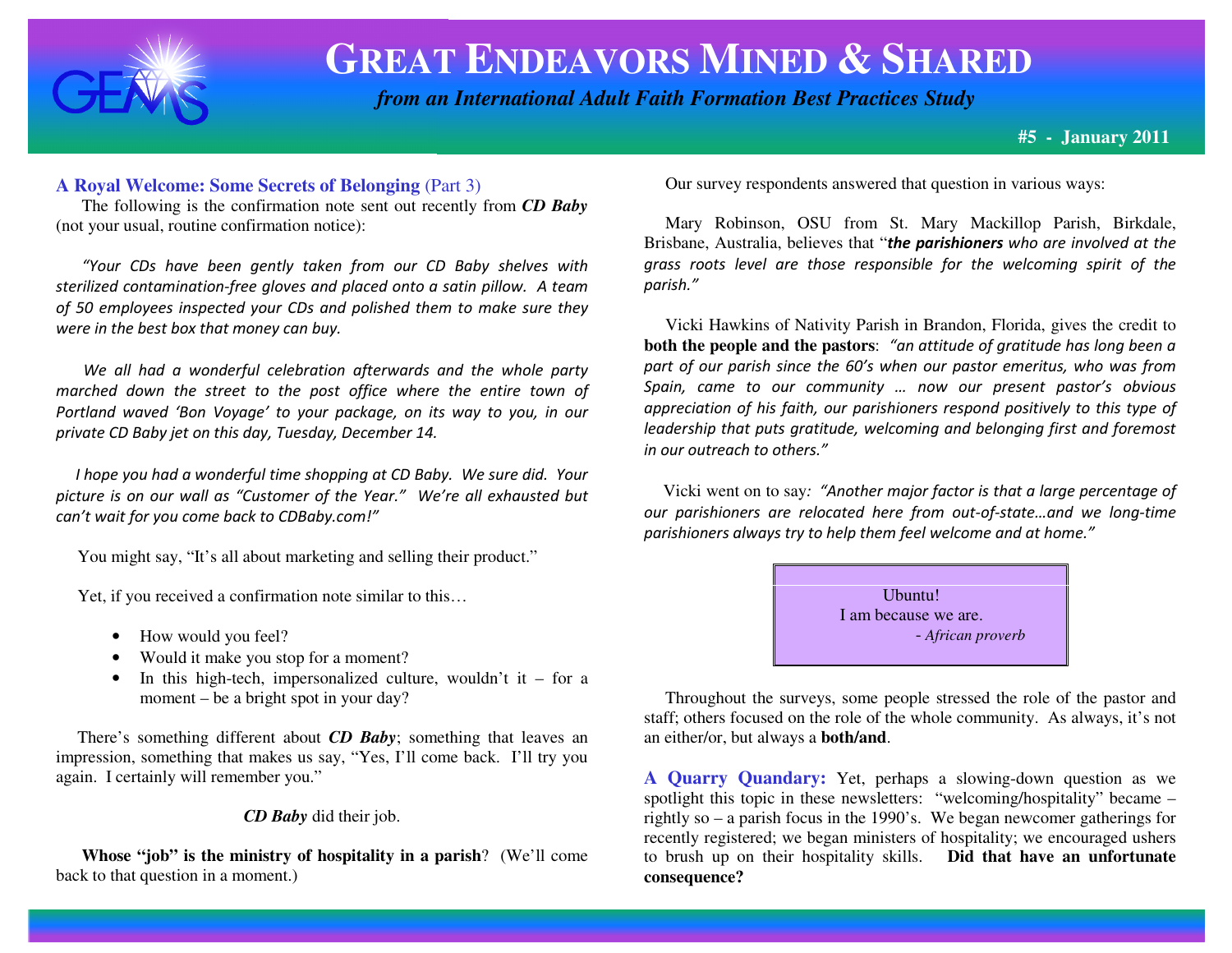## **GREAT ENDEAVORS MINED &SHARED**

- •Does it allow the rest of us to see greeters and ushers as "owning" the ministry of hospitality?
- •Does it take the rest of us off the hook?
- • Does it allow us to be free to continue interacting only with the people we know?
- Are we just kidding ourselves? •

 So, we return to our question: **Whose "job" is the ministry of hospitality** in a parish? Has welcoming/hospitality been reduced to a "ministry of hospitality" or **are our parishes hospitable communities** <sup>~</sup> because **EACH AND EVERY PERSON** is living in **gratitude, inclusivity, welcoming and hospitality?** 

> Hospitality invites to prayer before it checks credentials, welcomes to the table before administering the entrance exam. *<b><i>Advised Assembly Advised Advised Advised Advised Advised Advised Advised Advised Advised Advised Advised Advised Advised Advised Advised Advised Advised Advised Advised Advised Advised Advised Advised Advised Advised A in The Ironic Christian's Companion*

 This issue, then, continues to explore some **best practices of parishes**striving to be **hospitable communities**.

#### **The Atmosphere and Buildings**

- What do people see first when they drive into your parish?
- Is the current liturgical season reflected anywhere?
- •Are there signs – symbols – an atmosphere - of welcome?
- • Are our buildings conducive not only for our community worship but do they also provide places for individual prayer, meditation and devotion?
- To the degree that it is possible, are our churches open for opportunities for prayer?
- •Are some prime parking spots reserved for visitors only?
- • Can the physically disabled easily negotiate the walkways? Open the doors and gates?
- Is there anyone who might have trouble negotiating your buildings, eg. the blind?
- • Are the locations of restrooms clearly marked so that visitors know where to find them?
- •Do you have to be an insider to know where the meeting rooms are?
- •Are there signs of your Parish Mission along the way?
- • What do people find out about your parish and your beliefs in the halls and the rooms that they pass through?
- Of course, spaces and places for adult faith formation … we'll look at more at these in depth later!!!!
- Are photos of Parish Staff and Parish Pastoral Council members at each entrance of the church and parish offices, with emails and/or phone numbers under a headline: "We're here - if you have any questions."
- Do staff members and Parish Pastoral Council members wear name tags (28-point font) at every Sunday liturgy and every parish event?

 In *Holy Places: Matching Sacred Space with Mission and Message* (Alban Institute, 2007) Nancy DeMott, Tim Shapiro and Brent Bill give many insightful ways of looking at our entire buildings and how they influence a community's way of life. A couple of the suggested activities:

- Invite people many people to share ideas: "What about our facility leads people to deeper practices of faith?" – and – "What about our facility drives everyone crazy?"
- • Take parishioners (in small groups) on a parish tour. In each room or space, stop and respond to these questions:
	- o What goes on here?
	- $\circ$  How does this space help or hinder the activity?
	- o What is the best thing about this space?

#### **New Parishioners**

 We began an exploration of best practices for welcoming new parishioners in GEMS #4 (see www.janetschaeffler.com). Let's discover a few more from around the world:

• Numerous parishes commented that their intensive efforts at welcoming concentrated upon parishioners personally calling or visiting newly-registered parishioners within the first few weeks.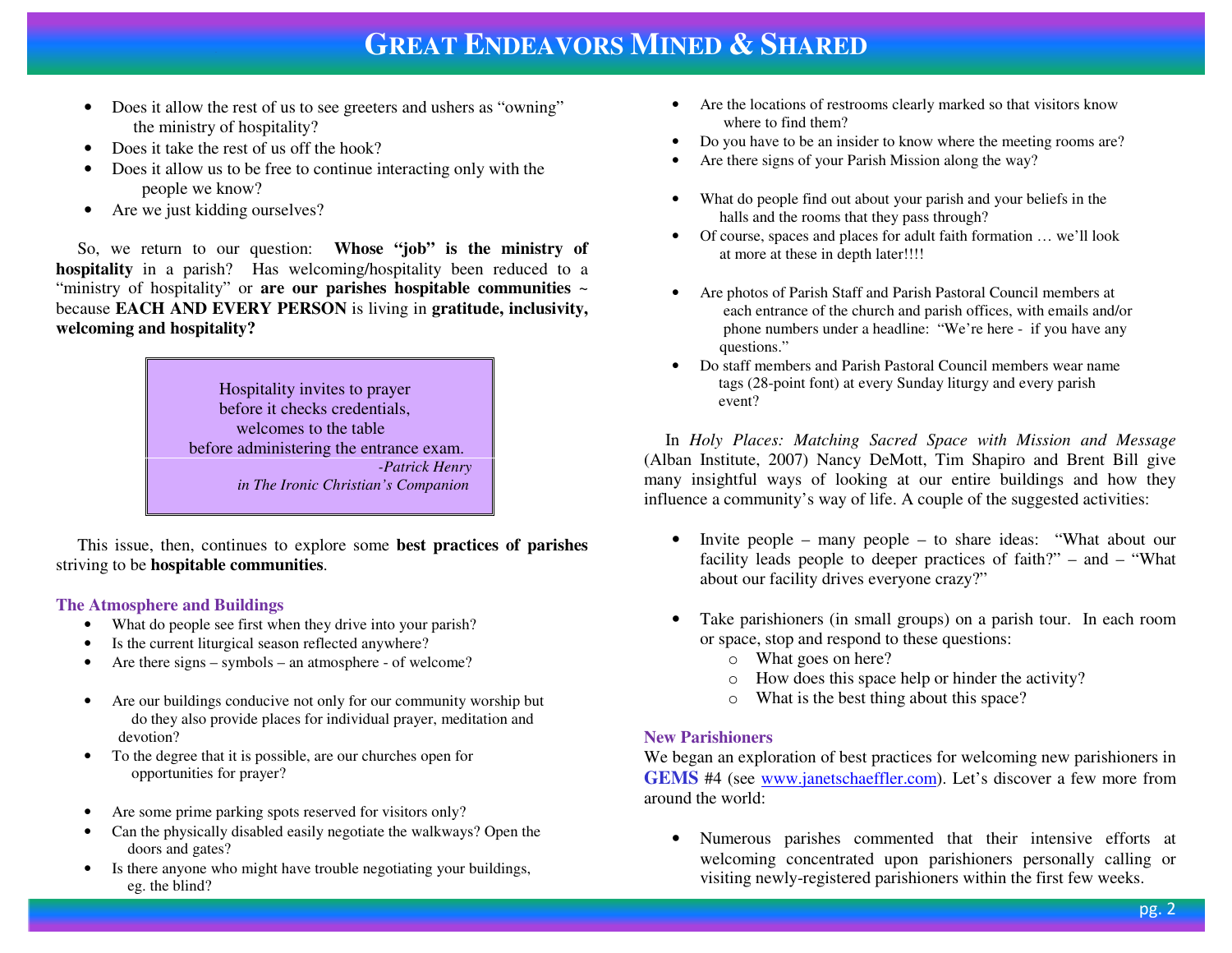### **GREAT ENDEAVORS MINED &SHARED**

- • In addition, at St. Thomas the Apostle Parish, Naperville, Illinois, the volunteer receptionist (of which there are many) who registers the new parishioner "**becomes the first 'friend'** and the new parishioner receives a handwritten note from that volunteer within the first week," according to Susan Francesconi, Coordinator of Communications and Welcoming.
- • Many parishes throughout the country – and around the world invite new parishioners to socials, wine and cheese, morning teas or lunches, etc. to welcome them to their community. A unique characteristic of St. Francis of Assisi, Ann Arbor, Michigan, is that the **entire family** is invited (through snail mail and email) – and a special program of welcome is planned for the **children and youth**with their own menu, chicken fingers, french fries, etc.
- • St. Therese of Lisieux Parish, Shelby Township, Michigan, gives each newly-registered parishioner a gift. Each **gift is chosen to benefit a particular ministry**, to illustrate outreach/our connection to others, such as:
	- $\circ$  chocolate from Catholic Relief Services
	- o a bag of coffee from the Canticle Café (a hospitality ministry in the city of Detroit serving anyone and everyone in need)
	- a candle from EarthWorks Urban Farm (a Capuchin ministry oin the city)

 Along with each gift, there is a small write-up of the ministry of the place, a way to take advantage of the catechetical moment.

- • Nativity Parish, Brandon, Florida, recognizes that some people initially have a "fear of commitment." Thus, "these people can pick up Welcome Packets in the parish library (open after all weekend Masses) without the necessity of 'registering in the parish.'"
- • Most parishes are unanimous in their approach that to help new parishioners *(all parishioners)* feel welcomed/experience belonging the key is to help them discern their gifts and invite them to **becomeinvolved** – "within the first six months."
	- o One of the keys is to remember that **all types of involvement** count! As Anne Pratchett, from St. Quivox, Prestwick, Aryshire, Scotland, commented: "Some people

don't like to 'join' groups but are happy to offer their time and talent in other ways. We welcome people to be responsible for the gardens around the church, flower arranging for masses, church cleaning (which includes a lot of chat and much tea and coffee!) and odd jobs of minor repairs or decorating. We don't have one sacristan. Instead we have a rota with people taking responsibility for a particular day or, in the case of Sundays, a particular Mass."

- • In addition to an invitation to service, in welcoming communities, new parishioners have every opportunity to learn of the various ministries, activities, and events of the parish, especially **those which suit their age group, interests, and/or needs** (which, of course, means, that the parish registration form is designed so that these things are communicated, enabling the parish to reach out in "individual customization" to each and everyone).
	- o Many parishes immediately give new parishioners' names to Moms' groups, the seniors group, young adult group, a new book club forming, the support group for caregivers, etc.

Who practices hospitality entertains God himself.  *- Source Unknown* 

#### **Ministers of First Impression**

Caller: "I'd like to have my baby baptized."

Parish Secretary at St. Expeditus Parish: "Are you a member here? What's your envelope number?"

Parish Receptionist at Our Lady of Welcoming Arms Parish: "How wonderful! How are you feeling? Did you have a boy or girl? Your first? What are you naming her/him? How much did she/he weigh?

**Which parish is more welcoming? In whose hands does the first impression – for many first-timers, for many parishioners – lie?**